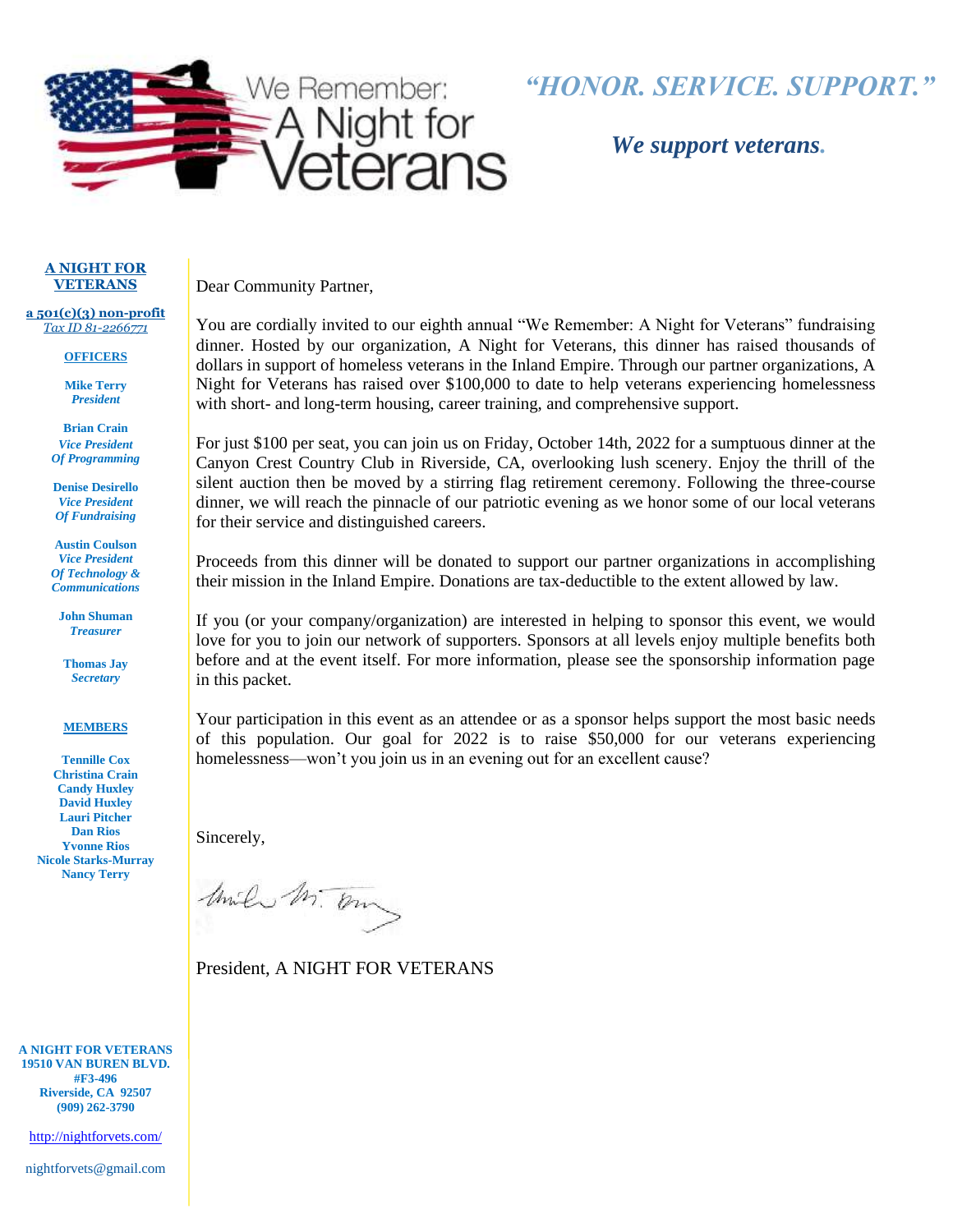# *We Remember: A Night for Veterans* **Sponsorship Package Information**

#### **Diamond Medal Sponsor - \$10,000**

Diamond Medal sponsors receive **two reserved tables** for your company or organization – **a total of 18 seats** to allocate as you see fit. These sponsors also receive **table signs** indicating Diamond Medal-level support, as well as **special recognition** on our website and Facebook page and in all promotional materials in advance of and at the event itself. Additionally, Diamond Medal sponsors will be given **a full-page** announcement and advertisement in the event program.

### **Platinum Medal Sponsor - \$5,000**

l

Platinum Medal sponsors receive **nine tickets** to the event: **an entire table** will be reserved for you and your company or organization. You will also receive a **table sign** indicating Platinum Medallevel support, as well as **special recognition** on our website and our Facebook page, in our press releases, and at the event itself. Additionally, Platinum Medal sponsors will be given a **¾ page** announcement and advertisement in the event program.

### **Gold Medal Sponsor – \$2,500**

Gold Medal sponsors **receive nine event tickets,** reserved for you and your company or organization. Additionally, you will a **table sign** indicating Gold Medal-level support, as well as **acknowledgment** on our Facebook page and recognition at the event itself. You will also receive a **½ page** announcement and advertisement in the event program.

## **Silver Medal Sponsor - \$1,250**

Silver Medal sponsors receive **six tickets** to the event for your company/organization. In addition, Silver Medal-level sponsors receive **acknowledgment** on our Facebook page and recognition at the event itself, as well as a **¼ page** announcement in the event program.

## **Bronze Medal Sponsor - \$500**

Bronze Medal sponsors receive **four tickets** to the event for your company or organization, as well as **acknowledgment** on our Facebook page, at the event, and in the event program as a sponsor.